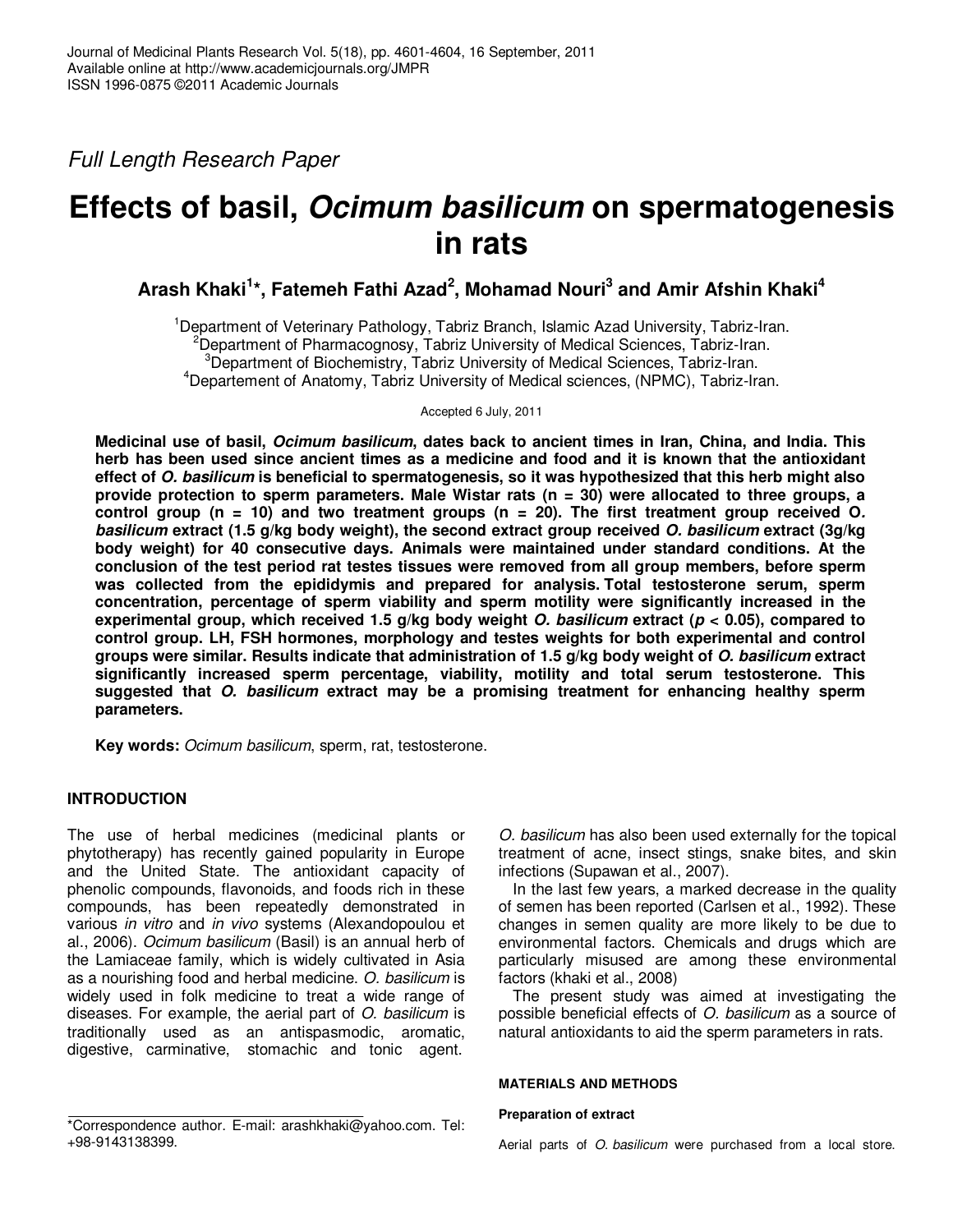The explant was authenticated by F.F. Fresh aerial parts of the plant were extracted by maceration with  $EtOH-H<sub>2</sub>O$  (80:20) to produce a total extract (hydroalcoholic extract, HAE), which included total phenols and flavonoids from the plant.

#### **Experimental animals**

A total of 30 male Wistar rats were maintained for use in this study. Rats were housed together (10 per cage) and fed on a compact diet in the form of granules and water. The diet contained all the essential ingredients, including, vitamins and minerals. The environmental conditions (temperature and humidity) in all the animal holding areas were continuously monitored. Temperature was maintained in the range of 23°C and humidity was maintained at 35 to 60%. Light was provided on a 12 h light/dark cycle from 0700 h to 1900 h. All animals were treated in accordance to the principles of laboratory animal care. Rats were allocated to three groups, a control group ( $n = 10$ ) and two treatment groups ( $n = 20$ ). The first treatment group received O. basilicum extract (1.5 g/kg body weight), the second extract group received O. basilicum extract (3 g/kg body weight) for 40 consecutive days and animals were maintained under standard conditions (NIH).

### **Surgical procedure**

On day 40, a sodium pentobarbital solution (40 mg/kg) was administered intra-peritoneally as an anesthetic and the peritoneal cavity was opened with a lower transverse abdominal incision. The testes were then immediately removed from the control and experimental groups. The weight of the testes for each group member was recorded. Animals were then decapitated between 1000 and 1200 h and blood samples were obtained. Blood samples were centrifuged at 4°C for 10 min at 250  $\times$  g and the serum obtained was stored at −20 °C prior to analysis.

# **Epididymis sperm count, viability and motility**

Sperm were released from the cauda epididymis by dissecting in 2 ml of Hams F10 medium containing 0.5% bovine serum albumin. After 5 min incubation at  $37^{\circ}C$  (with  $5\%$  CO<sub>2</sub>), the cauda epididymis sperm reserves were determined using the standard were determined using the hemocytometric method and sperm motility was analyzed using a microscope (Olympus IX70) with a 10  $\times$  field and levels were reported as the mean of motile sperm, according to the WHO method .

#### **Total serum FSH, LH and testosterone hormone measurement**

Serum concentrations of FSH and LH were determined in duplicated samples, by radioimmunoassay (RIA). Rat FSH and LH kits were obtained from Biocode Co. (Belgium) and used according to the manufacturer's protocol. The hormone detection sensitivities per assay tube were 0.2 ng/ml and 0.14 ng/ml for FSH and LH, respectively. Total serum concentration of testosterone was measured using a double-antibody RIA kit (Immunotech Beckman Coulter Co., USA). The testosterone detection sensitivity per assay tube was 0.025 ng/ml.

#### **Total antioxidant capacity (TAC) and malondialdehyde (MDA) concentration measurement in serum**

A TAC detection kit was obtained from Nanjing Jiancheng Bioengineering Institute, China. According to this method, the

antioxidant defense system, which consists of enzymatic and nonenzymatic antioxidants, is able to reduce  $Fe<sup>3+</sup>$  to  $Fe<sup>2+</sup>$ . TAC was measured by the reaction of phenanthroline and  $Fe<sup>2+</sup>$  using a spectrophotometer at 520 nm. At 37°C a TAC unit was defined as the amount of antioxidants required to increase the absorbance by 0.01 units in 1 mL of serum. Free radical damage was determined by specifically measuring malondialdehyde (MDA). MDA was formed as an end-product of lipid peroxidation, which was treated with thiobarbituric acid to generate a colored product measured at 532 nm (MDA detection kit from Nanjing Jiancheng Bioengineering Institute, China).

# **Statistical analysis**

The ANOVA test was used to compare data for the control group and the experimental groups. The results were expressed as mean ± S.E.M (standard error of means).

# **RESULTS**

# **Weight of individual male testes**

The obtained results in this study are shown in Table 1. There was a significant difference in testes weights between the groups ( $p < 0.05$ ).

# **Results of sperm motility, viability and count**

Administration of 1.5 and 3 g/kg body weight O. basilicum extract for 40 consecutive days significantly increased sperm motility, viability and count only in the extracttreated group ( $p < 0.001$ ), when compared with the control group ( $p < 0.05$ ) (Table 1).

# **Results of serum total testosterone, LH and FSH hormones measurement**

Administration of 1.5 and 3 g/kg body weight O. basilicum extract for 40 consecutive days had no significant effect  $(p > 0.05)$  on LH and FSH concentration in the serum, when compared with the control group (Table 1). However, there was a significant increase in the total serum testosterone level in the extract group, when compared with the control group  $(p < 0.001)$  (Table 1).

# **Results of total antioxidant capacity (TAC) and malondialdehyde (MDA) concentration in serum**

Administration of 1.5 and 3 g/kg body weight O. basilicum extract for 40 consecutive days significantly decreased the concentration of the malondialdehyde (MDA) level in the extract groups when compared with the control group  $(p < 0.05)$  (Table 1). Total antioxidant capacity (TAC) was significantly increased in the extract groups, when compared with group ( $p < 0.05$ ) (Table 1).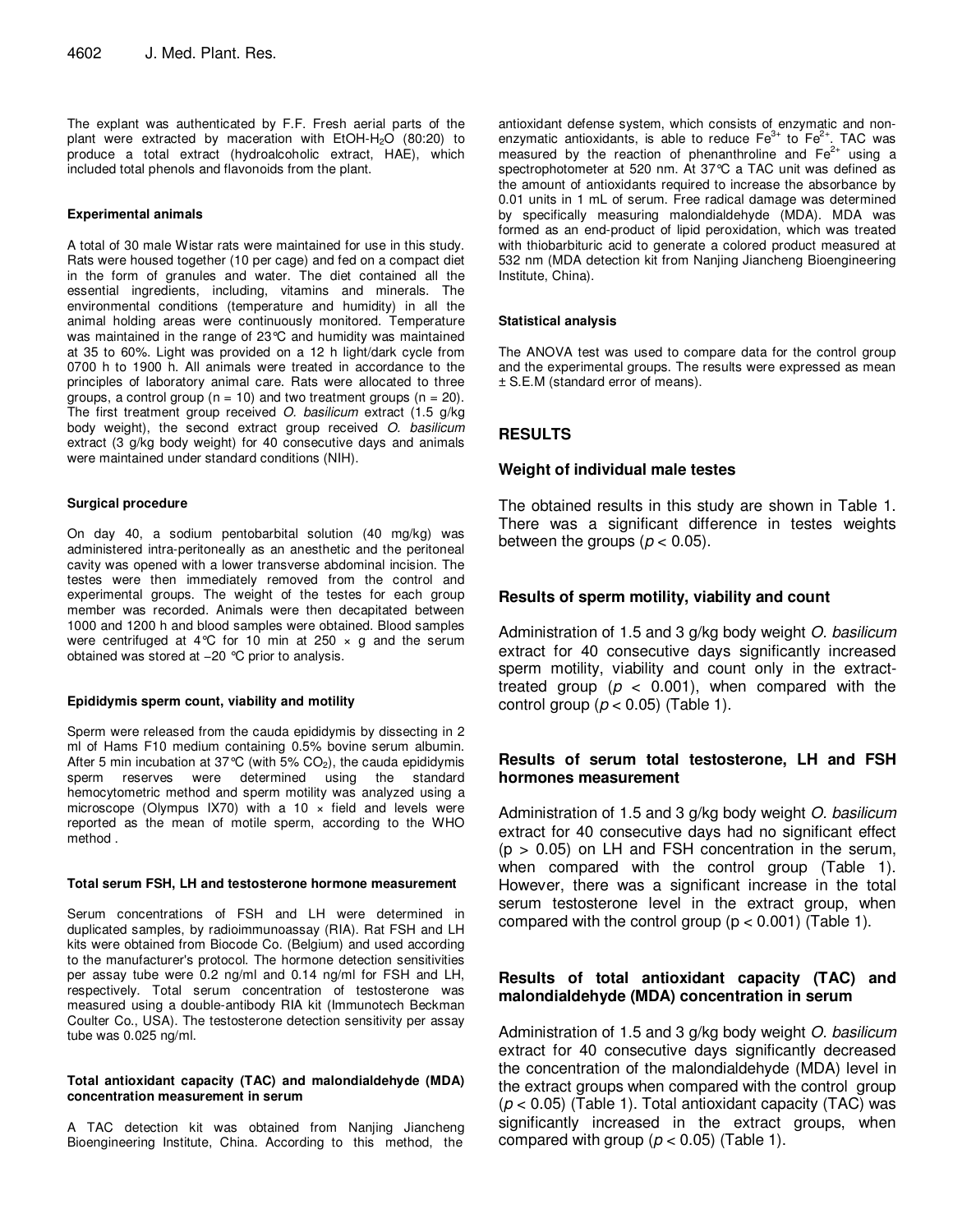| Groups $(n = 10)$                                                                                                                  | <b>Control</b>              | (1.5 g/kg body weight Ocimum<br>basilicum extract) | (3 g/kg body weight Ocimum<br>basilicum extract) |
|------------------------------------------------------------------------------------------------------------------------------------|-----------------------------|----------------------------------------------------|--------------------------------------------------|
| Testis $(g)$                                                                                                                       | 1.40±0.821                  | .47±0.373                                          | 1.40±0.371                                       |
| Sperm concentration (total count) (No of sperm/rat '10 <sup>6</sup> )                                                              | $51.90 \pm 5.36$            | 68.60±2.34**                                       | 60.55±0.22**                                     |
| Motility $(\%)$                                                                                                                    | 33.75±6.88                  | $73+4.35**$                                        | 77±1.38**                                        |
| Viability $(\%)$                                                                                                                   | $60.25 \pm 1.23$            | 94.10±1.68**                                       | 92.10±80**                                       |
| Serum testosterone levels (ng/ml)                                                                                                  | 1.70±0.01                   | $2.99 \pm 0.210**$                                 | $3.01 \pm 0.01**$                                |
| LH levels (ng/ml)                                                                                                                  | $1.51 \pm 0.138$            | 1.73±0.164                                         | $1.31 \pm 0.128$                                 |
| FSH levels (ng/ml)                                                                                                                 | 22.17±1.544                 | 22.29±1.545                                        | $20.11 \pm 1.178$                                |
| Total antioxidant capacity (TAC)                                                                                                   | $0.53 \pm 0.666$            | $0.91 \pm 0.012^*$                                 | $0.90 \pm 0.222$ *                               |
| Malondialdehyde (MDA)                                                                                                              | $4.30 \pm 0.212$            | $2.55 \pm 0.171$ *                                 | $2.21 \pm 0.122$ <sup>*</sup>                    |
| SE.<br>Data<br>presented<br>are<br>as<br>mean<br>**significantly different at $p < 0.001$ level (compared with the control group). | *significantly<br>different | 0.05level<br>at<br>(compared<br>p<                 | the<br>with<br>control<br>group).                |

Table 1. The effect of 1.5 and 3 g/kg *Ocimum basilicum* extract on sperm parameters, serum FSH, LH, TAC, MDA, total testosterone and testes weight, for control group in the rats.

## **DISCUSSION**

The role of nutritional and biochemical factors in reproduction and sub fertility treatment is very important. Oxidants and antioxidants have attracted widespread interest in nutrition research, biology and medicine. It has become clear that constant generation of pro-oxidants, including oxygen free radicals, is an essential attribute of aerobic life (Feng et al., 2001). Several conditions can interfere with spermatogenesis and reduce sperm quality and production. More factors such as drug treatment, chemotherapy, toxins, air pollutions and insufficient vitamins intake have harmful effects on spermatogenesis and sperm normal production exposure of biological systems to electromagnetic radiation, such as ionizing radiation, results in the formation of reactive oxygen species (ROS) and reactive nitrogen species (RNS). These reactive species inflict damage on various bio-macromolecules, including, DNA, lipids and proteins present in the cell (Rajesh, 2008). This damage leads to early

signs, e.g., cataract induction, haemologic deficiencies, damage to skin and fertility impairment or late sickness, e.g., cancer several years after exposure, following radiation exposure (Schüz et al., 2009). The harmful effects of EMF ionizing radiation, such as X-rays and gamma rays, have been demonstrated with gonadal tissues (Khaki et al., 2006). Plants and natural products are extensively used in several traditional systems of medicine, so screening these products for radio-protective compounds has several advantages, because they are usually considered non-toxic and are widely accepted by humans. Many natural antioxidants, whether consumed before or after radiation exposure, can confer some level of radioprotection. In addition to beneficial effects accrued from established antioxidants, such as, vitamin C and E, and their derivatives, vitamin A, beta carotene, curcumin, Allium cepa, quercetin, caffeine, chlorogenic acid, ellagic acid and bixin, protection is also conferred by several novel molecules, including, flavonoids, eppigallocatechin and other polyphenols (Rajesh, 2008; Khaki et al., 2009a,b; Khaki et al., 2010). Basil (O. basilicum L., family Lamiaceae) is used as a kitchen herb and an ornamental plant in the house garden (Gülçin et al., 2007). Our results confirmed that EMF increased free radical and reactive oxygen species (ROS) resulting in cell injury and decreased sperm ability, which agrees with the findings in other reports (Garip and Akan, 2010; Sharma et al., 2009). Malondialdehyde (MDA) levels in the EMF group were significantly increased and again this agreed with other researchers to confirm that EMF leads to enhanced MDA content (indicating lipid peroxidation) and increased  $H_2O_2$  accumulation, thereby inducing oxidative stress and cellular damage (Sharma et al.,2009; Grigor'ev et al., 2010). However, the hydroalcoholic extract of O. basilicum increased the antioxidant capacity and had potential beneficial effects by neutralizing free radicals in the EMF group that received it, and led to a decreased level of MDA. These results confirmed previous chemical studies of herbal antioxidant effects (Niwano et al., 2011) from